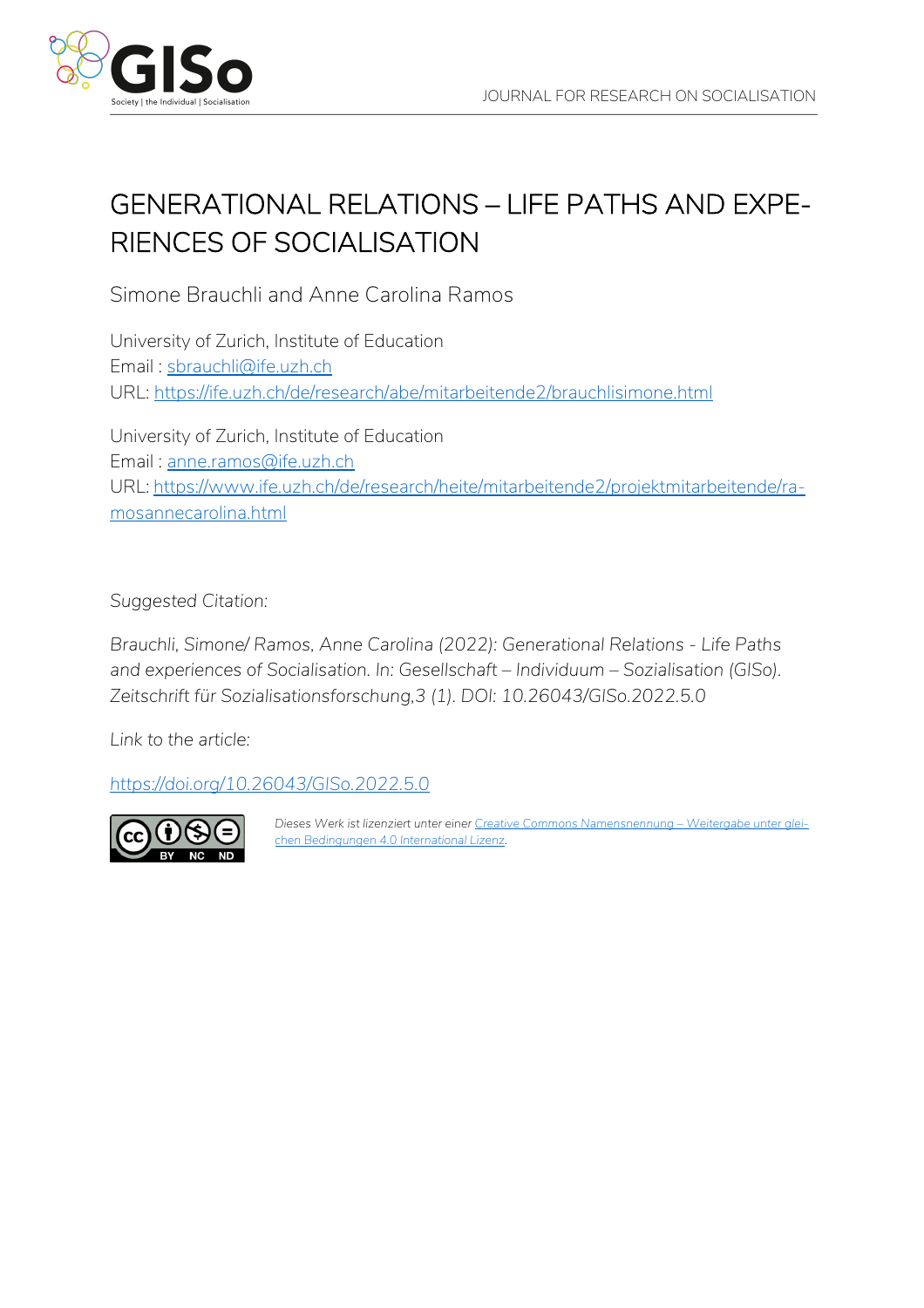

## GENERATIONAL RELATIONS – LIFE PATHS AND EXPE-RIENCES OF SOCIALISATION

### Simone Brauchli and Anne Carolina Ramos

*The contributions presented in the thematic issue Generational Relations: Life Paths and Experiences of Socialisation deal with the interplay between generational relations on the one hand and life paths and socialisation experiences on the other. The topic is explored by using empirical examples from different political systems and social contexts as well as from different fields of migration. The issue contains five articles – two in German and three in English – and one book review, with contributions coming from Switzerland, Germany, Portugal, and Brazil.*

Human beings are involved in generational relationships "from the womb to the tomb," interacting with other generations in most circumstances of their lives. The way in which generations relate and interplay with each other shapes the structural dynamics of social coexistence and social change as well as the life courses of individuals and collectives. In a *horizontal* dimension, in line with a social- or life-historical perspective, generational relations transmit cultural heritage and promote social change (Mannheim 1952; Pilcher 1994); furthermore, at the level of families or communities, they initiate socialisation processes and mechanisms of individuation and biographical self-interpretations. In a *vertical* dimension, in line with a power and inequality sensitive perspective, they (re-)produce historically and socially specific generational order(ing)s, both on a level of socio-political systems and in relation to families and other institutions (Alanen/Mayall 2001; Mayall 2009; Olk 2009; Punch 2020). These dimensions interplay with one another, bringing out specific social dynamics.

The multifaceted meaning of generational relations thus opens up a broad and differentiated field of research. There are differing conceptualisations of the term *generation*. According to Hagestad (2008), for example, three understandings can be analytically distinguished: (i) a generation in a *historical* sense in which individuals from the same age cohort that went through related significant experiences during their life course and underwent a similar socialisation process share similar characteristics; (ii) a generation as an *age group* or *age category* which is

characterised by people being in the same life phase – such as childhood, youth, adulthood, or old age; (iii) and generation as the position in the *descending order within the family*, i.e. as a child, a parent, or a grandparent. Although encompassing different generational relations – and creating fuzziness and interchangeability in their different meanings (see Attias-Donfut/Arber 2000 for further differentiation) –, a main and common idea of all these concepts is the vertical connection between individuals with a different embedment in time – historical time, biographical time, and family time (Hagestad 2008).

Even if the character of intergenerational relations changes over time and space, they are reciprocal processes in which generations create different arenas of action with other generations and within different opportunity structures (Fattore et al. 2016; Szydlik 2012). The ways in which generations bring their agency to bear and use their power opportunities, especially in situations of vulnerability, dependency, and responsibility shape their relations.

Due to demographic, socio-political, and technological developments, new research questions regarding generations have emerged in the recent past. The increase in longevity and the decrease in the fertility rates that can be observed in many industrial societies raise questions about the structural organisation as well as the distribution of rights and economic resources between age groups (Qvortrup 1994). They also lead to generations spending a long time of their lives side by side and taking on several family roles at once (Mayall 2009). This phenomenon is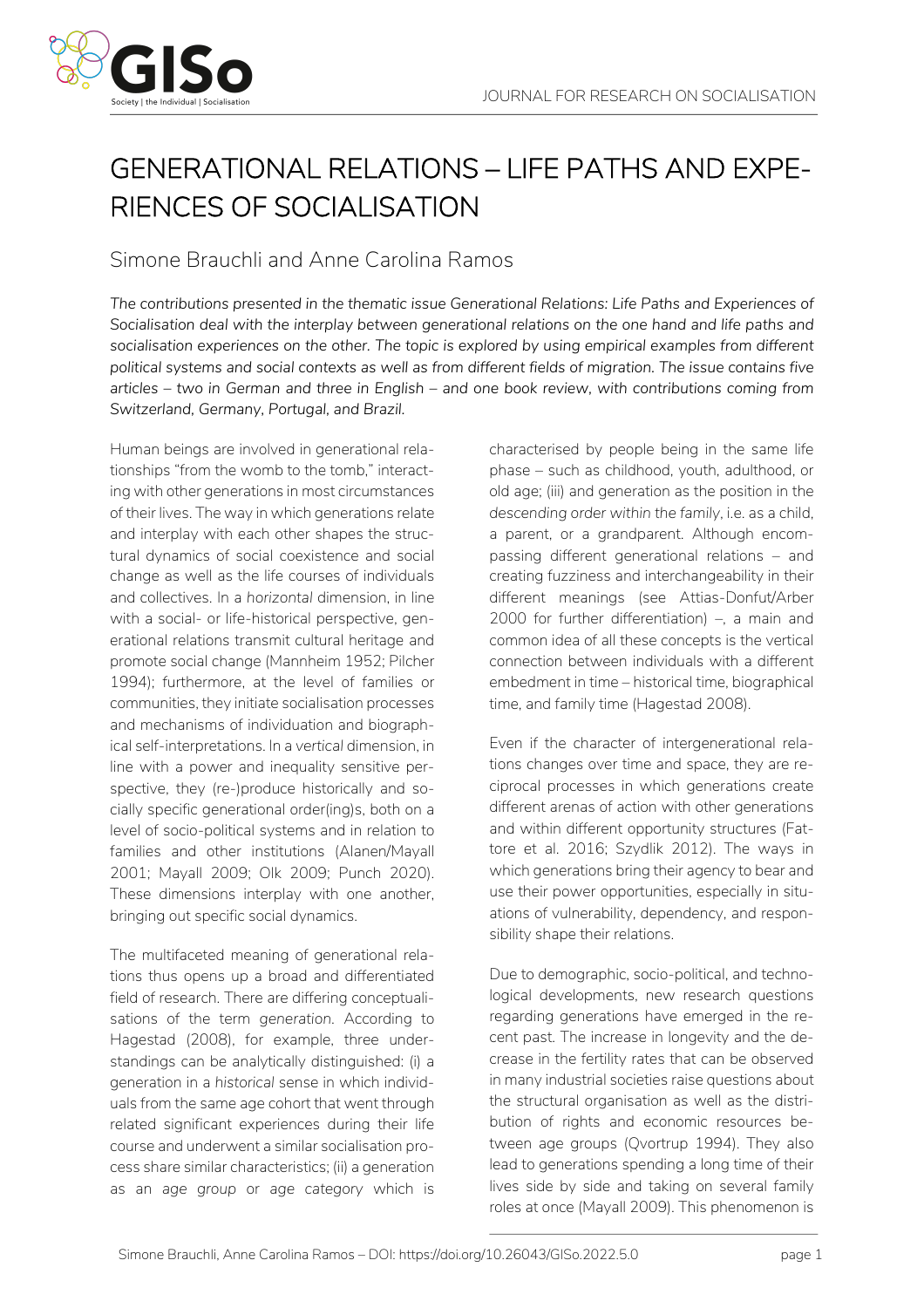

experienced in connection with an institutionalisation and segregation of age groups in social life, which means that generations coexist but do not necessarily spend meaningful time together (Vanderbeck 2007).

Generational relations are also becoming more diverse as families are experiencing a pluralisation of life forms and arrangements, shaped by the increase of number of divorces, remarriages, and co-habitations that create challenges but also new forms of intergenerational contact (Ramos 2011). A shift in the relationship between public and private educational responsibility, which can be observed in many Western countries, is expressed in a (re)structuring of generational relations (Richter/Andresen 2012). Based on these reflections, it is of interest where generational interactions take place in the present and which practices can be observed in their daily routines. How are these relations experienced by members of different generations? How do different generations put their agency into practice and what do they bring to the intergenerational exchanges? How do power and inequality shape generational constellations and to what extent do politics play a role in this?

Furthermore, migration processes are changing intergenerational relations in different social contexts. Families are learning to deal with different values between first and second generations (Merz et al. 2009) and to create new transnational family roles (Nedelcu 2007). New possibilities have arisen for practising generational relations – also with the use of multiple forms of information and communication technologies, applied to both empowerment and control (Nedelcu/Soysüren 2020). At the same time, generational relations in the host and home societies have changed through migration processes. In connection with this, the social positions of migrants become the subject of social negotiations (Faist et al. 2021). How do these processes affect intergenerational dynamics, e.g. in terms of social and cultural (re-)production? How exactly do they shape experiences of individuation, socialisation, and integration/exclusion?

On the methodological level, research on (inter)generational relations also needs to consider the question of which generation it is anchored in

(Hagestad 2008). The experiences made by individual generations can be very different and sometimes contradictory, allowing for different perspectives on power relations and generational order(ing)s. Moreover, generational relations change over the life course, which means that being "the child" is a different experience, depending on whether an individual is a child, an adolescent, or an adult (Mayall 2003). Regarding this aspect, it seems useful to look at generational relations from a biographical approach – among others –, as subjective perspectives and courses of actions (Rosenthal 2004) can be reconstructed based on different positions in relation to time and space. Bringing the individual life courses into focus signifies that their trajectories are seen as dynamic – responding to both social changes and opportunities – and that their phases in life are not seen as isolated but as intertwined stages (Attias-Donfut/Arber 2000).

The contributions presented in the thematic issue *Generational Relations: Life Paths and Experiences of Socialisation* deal with the interplay between generational relations on the one hand and life paths and socialisation experiences on the other. Using empirical examples from different political systems and social contexts, as well as different fields of experience on migration, some of the questions raised above are taken up and answered by way of examples. The issue is composed by five articles – two in German and three in English – and one book review, with contributions coming from Switzerland, Germany, Portugal, and Brazil.

In their German-language article, *Rebekka Hahn* and *Christine Demmer* examine the transformations and transmissions of values from a biographical-analytical perspective, using the example of young woman from Russian-German families with Free Church connection. They point out that the religious community represents an important context of socialisation and values that is associated more with the intention to transmit than with the intention to transform. However, value committed behaviour and affiliation practices are no longer shared and continued unquestioningly by the younger generation.

Generational relations in migrant families are also the focus of the English-language paper written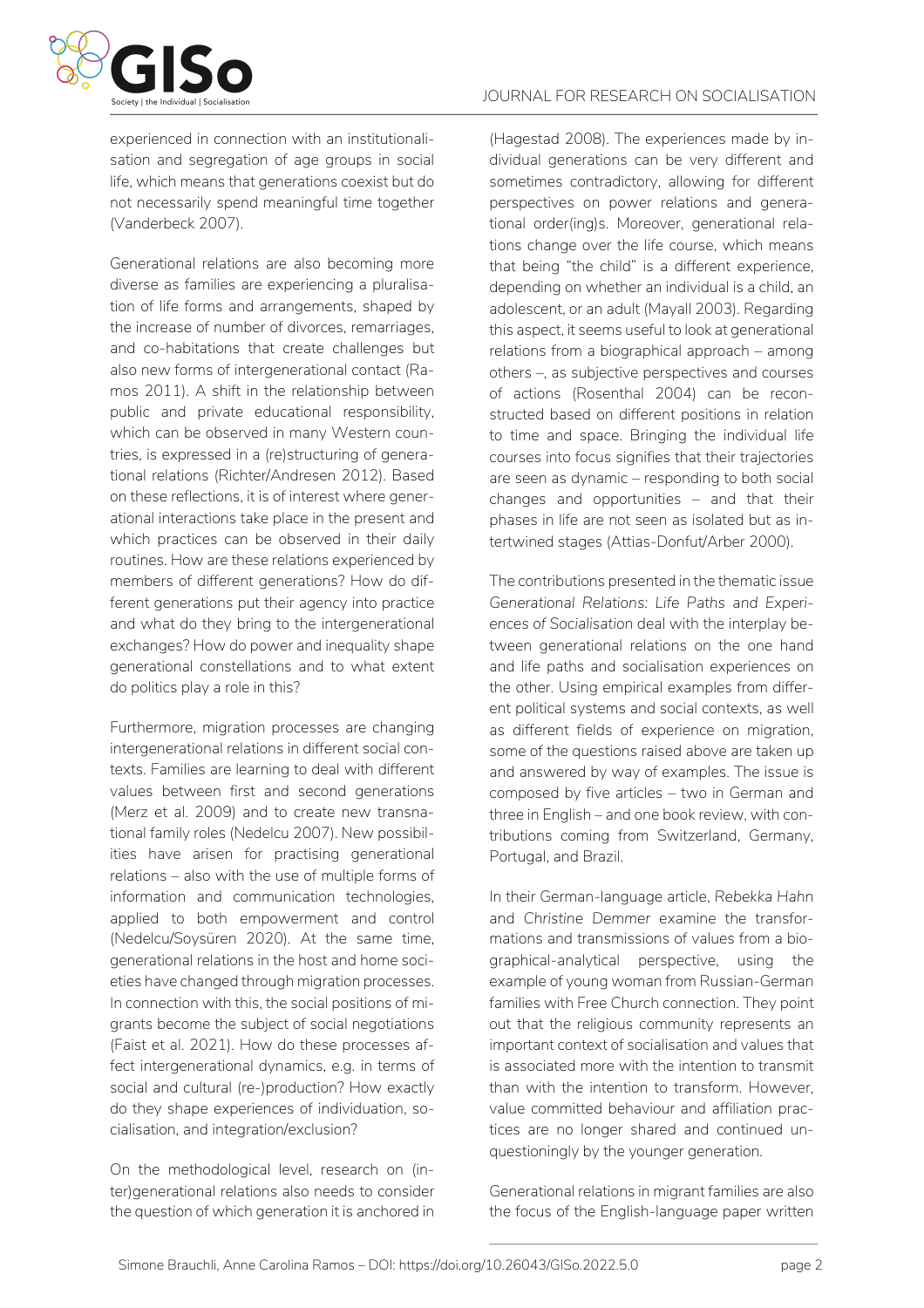

by *Susanne Benzel* and *Niels Uhlendorf*. Examining cases of German-Iranians who migrated to Germany during childhood with their families and that are defined as educational climbers in relation to their parents, they analyse the intergenerational relations and tensions between parents and children in regard to educational achievement. In their paper, the authors analyse two contrasting biographical narratives, showing the psychosocial effects of intergenerational dynamics on individuals and their life paths, especially during adolescence.

In their German-language contribution, *Nadine Gautschi* and *Andrea Abraham* explore how political and social reappraisal of compulsory social measures (CSM) in Switzerland changed the way families dealt with the parents' biography. Biographical interviews with the children of those affected show that, on the one hand, political and social reappraisal contributed to the resolution of personal and family burdens. However, on the other hand, it also created areas of family tension that found expression in new constellations of silence.

Likewise, the political context is a central aspect in the English-language article by *Frank Beier*. Analysing biographical narratives of women who grew up in the autocratic system of the former German Democratic Republic (GDR), he points out that political regimes only had limited control over private family structures. In his study, Beier identifies three different types of family backgrounds regarding the importance of generational transmission of shared values and perspectives. The author shows that these family backgrounds are related to different socialisation patterns that influenced the strategies used by these women on how to deal with the autocratic system and balance public and private lives.

The last English-language article in this thematic issue focuses on generations from the perspective of age cohorts and age groups. Taking the example of a Brazilian service company, *Eduardo Danilo Schmitz, Natalia Viega de Souza Schmitz,*  and *Johannes Doll* discuss the topic of age diverse workplaces. Having different age groups working together can be challenging, especially when classic hierarchical patterns are reversed, as it is the case for older workers and younger

bosses working together. The authors show how questions of ageism appear in relation to both old and young people and how age intersects with body and gender as categories of difference.

This thematic issue also contains a book review on the topic of generational relations and migration. *Liliana Azevedo* offers us insight into her reading experience of the anthology *Processus de transmission dans les familles de migrants ou issues de l'immigration: Regards croisés*, edited by Gwénola Sebaux (2019). The book deals with the key-concept of transmission and analyzes it from different disciplinary and methodological perspectives, national contexts, and temporalities.

We hope that this selection of articles will provide you with revealing insights into current social science research on intergenerational relations and that you enjoy reading them!

#### **REFERENCE**

Alanen, Leena/Mayall, Berry (eds.) (2001): Conceptualizing Child-Adult Relations. New York: RoutledgeFalmer.

Attias-Donfut, Claudine/Arber, Sara (2000): Equity and Solidarity across Generations. In: Attias-Donfut,Claudine/Arber,Sara (eds.). The Myth of Generational Conflict: The Family and State in Ageing Societies. London/New York: Routledge, 1–21.

Faist, Thomas/Fröhlich, Johanna J./Stock, Inka (2021). Introduction: Migration and Unequal Positions in a Transnational Perspective. In: Social Inclusion, 9 (1), 85–90. DOI: https://doi.org/10.17645/si.v9i1.4031

Fattore, Tobia/Mason, Jan/Watson, Elisabeth (2016): Children's Understandings of Well-Being: Towards a Child Standpoint. Dordrecht: Springer.

Hagestad, Gunhild O. (2008): Changes in Children's Age and Generation Mosaics: Challenges to Research and Policy. In: Leira, Arnlaug/Saraceno, Chiara (eds.): Childhood: Changing Contexts. Bingley: Emerald, 113–132.

Mannheim, Karl. (1952): The Problem of Generations. In: Mannheim, Karl (ed.): Essays in the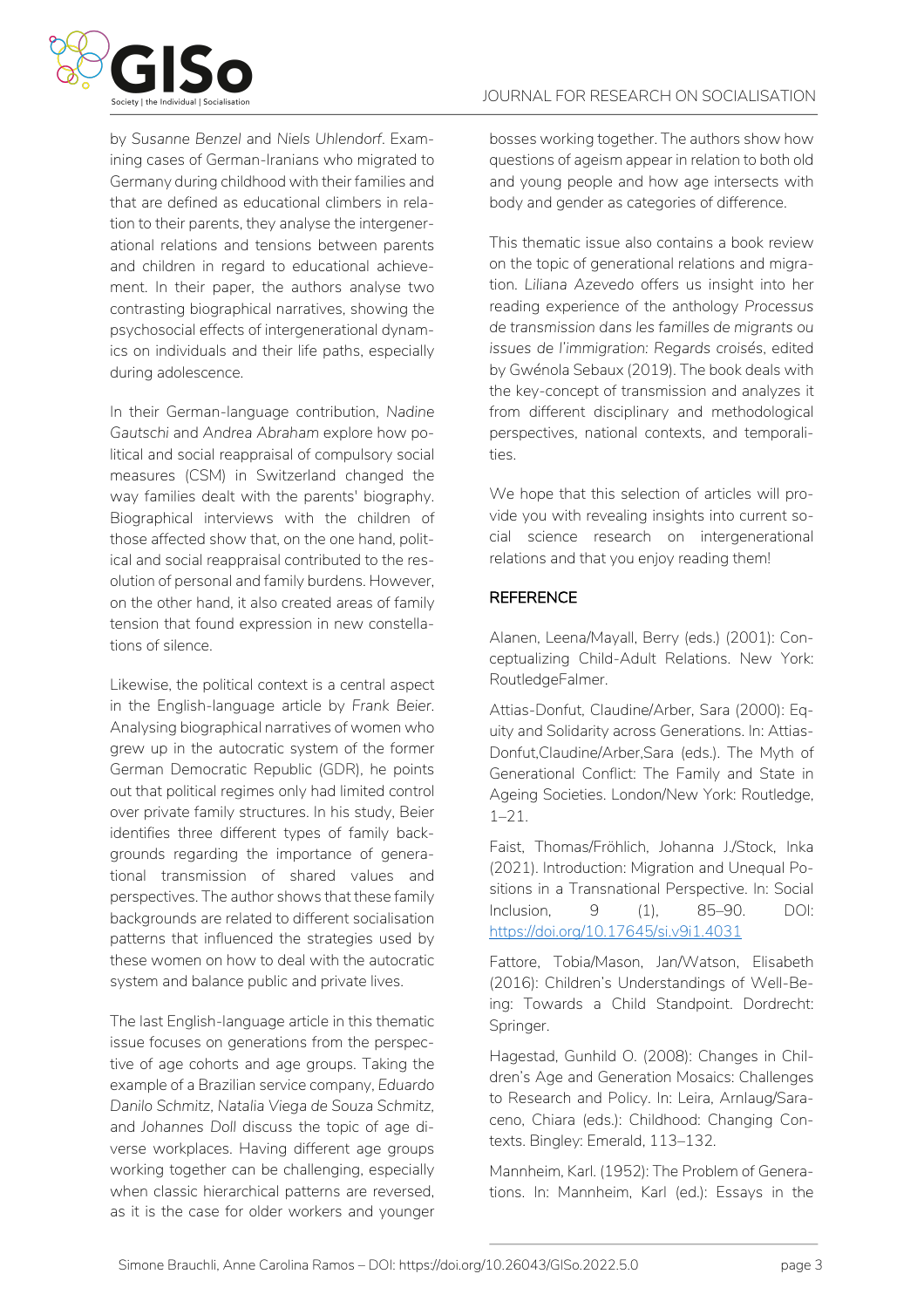

Sociology of Knowledge. London: Routledge and Kegan Paul, 276–322.

Mayall, Berry (2003): Generation and Gender: Childhood Studies and Feminism. In Mayall, Berry/Zeiher, Helga (eds.): Childhood in Generational Perspective. London: Bedford Way Papers, 87–108.

Mayall, Berry (2009): Generational Relations at Family Level. In: Qvortrup, Jens/Corsaro, William A./Honig, Michael-Sebastian (eds.): The Palgrave Handbook of Childhood Studies. London: Palgrave Macmillan, 175–187.

Merz, Eva-Maria/Ozeke-Kocabas, Ezgi/Oort, Frany J./Schuengel, Carlo (2009): Intergenerational Family Solidarity: Value Differences between Immigrant Groups and Generations. In: Journal of Family Psychology, 23 (3), 291–300. DOI: https://doi.org/10.1037/a0015819

Nedelcu, Michaela (2007): «Je passe ma retraite au Canada». Quand les parents des migrants roumains à Toronto suivent leurs enfants dans la migration. In: Audebert,Cédric/Ma Mung, Emmanuel (eds.): Les migrations internationales: enjeux contemporains et questions nouvelles. Bilbao: Université de Deusto/HumanitarianNet, 219– 234.

Nedelcu, Michaela/Soysüren, Ibrahim (2020): Precarious Migrants, Migration Regimes and Digital Technologies: The Empowerment-Control Nexus. In: Journal of Ethnic and Migration Studies, 48, 1821–1837.

Olk, Thomas (2009): Children, Generational Relations and Intergenerational Justice. In: Qvortrup, Jens/Corsaro, William A./Honig, Michael-Sebastian (eds.): The Palgrave Handbook of Childhood Studies. London: Palgrave Macmillan, 188–201.

Pilcher, Jane (1994): Mannheim's Sociology of Generations: An Undervalued Legacy. In: The British Journal of Sociology, 45(3), 481–495.

Punch, Samantha (2020): Why have Generational Orderings been Marginalised in the Social Sciences Including Childhood Studies? In: Children's Geographies, 18 (2), 128–140. DOI: https://doi.org/10.1080/14733285.2019.16307 16

Qvortrup, Jens (1994): Childhood Matters: An Introduction. In: Qvortrup, Jens/Bardy, Marjatta/Sgritta, Giovanni/Wintersberger, Helmut (eds.): Childhood Matters: Social Theory, Practice and Politics. Vienna: Avebury, 1–24.

Ramos, Anne Carolina (2011). My Grandparents and I: Intergenerational Relations between Grandparents and Grandchildren from the Point of View of the Children. Siegen: University of Siegen. Dissertation.

Richter, Martina/Andresen, Sabine (eds.) (2012): The Politicization of Parenthood: Shifting Private and Public Responsibilities in Education and Child Rearing. Berlin: Springer.

Rosenthal, Gabriele (2004): Biographical Research. In: Seale, Clive/Gobo, Giampietro/Gubrium, Jaber F./Silverman, David (eds.): Qualitative Research Practice. London: Sage, 48–64.

Szydlik, Marc (2012): Generations: Connections across the Life Course. In: Advances in Life Course Research, 17, 100–111.

Vanderbeck, Robert M. (2007): Intergenerational Geographies: Age Relations, Segregation and Re-Engagements. In: Geography Compass, 1 (2), 200–221. DOI: https://doi.org/10.1111/j.1749- 8198.2007.00012.x